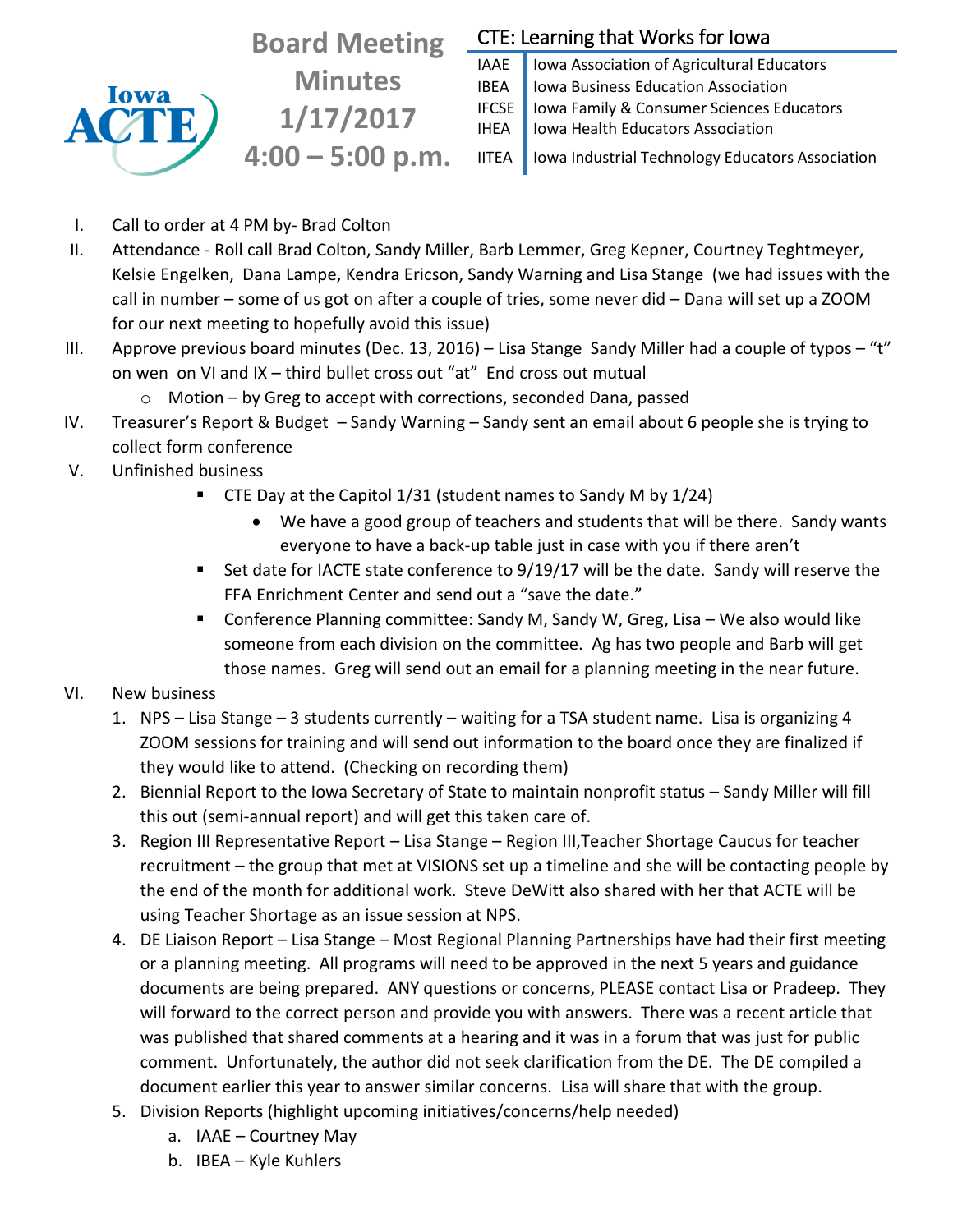- c. IFCSE Kelsie Engelken & Courtney Teghtmeyer --- Winter planning meeting is in February to meet with Key leaders. Schedule is in the planning stages for early June meeting.
- d. IHEA Kendra Ericson conference planning for June 29 and  $30<sup>th</sup>$
- e. IITEA Greg Kepner & Dan Kiley no report
- f. ISCA Meri Edel
- 6. Program of Work Committee Reports
	- o Conference Sandy Warning, Sandy Miller Sandy W. updated the registration for this year
		- Can we charge a different fee for non-members? Committee will check into this
	- $\circ$  Thursday April 6<sup>th</sup> FBLA—Sandy Miller will be there
	- $\circ$  Awards and Scholarships Dana Lampe need awards by Sept 1st. Updated copy to send to members for the Dave Bunting scholarship – Where to send? Lisa will help Dana find out who to send to at CC in addition to the teacher prep schools.
	- $\circ$  Membership Report Sandy Miller one new member for Dec. 458 members now. We are to have a membership committee to work on membership. We need 40 people to meet our goal.
	- o Policy Development Barb Lemmer --
	- o Communications Barb Lemmer Barb started an IACTE Facebook page
	- o Nominating Committee Barb Lemmer
- 7. Executive Director's Report Sandy M all has been covered and she will email a written report
- 8. CTE Month Activities Great Ideas on ACTE's website Put CTE on your tagline and send out the logo to all in the association (Lisa will get to Sandy)
- 9. Other? Dana will set up a ZOOM for next month, given the problems with people connecting. Tuesday, Feb 21<sup>st</sup> at 4 PM
- VII. Motion to Adjourn moved by Greg, Courtney seconded passed.